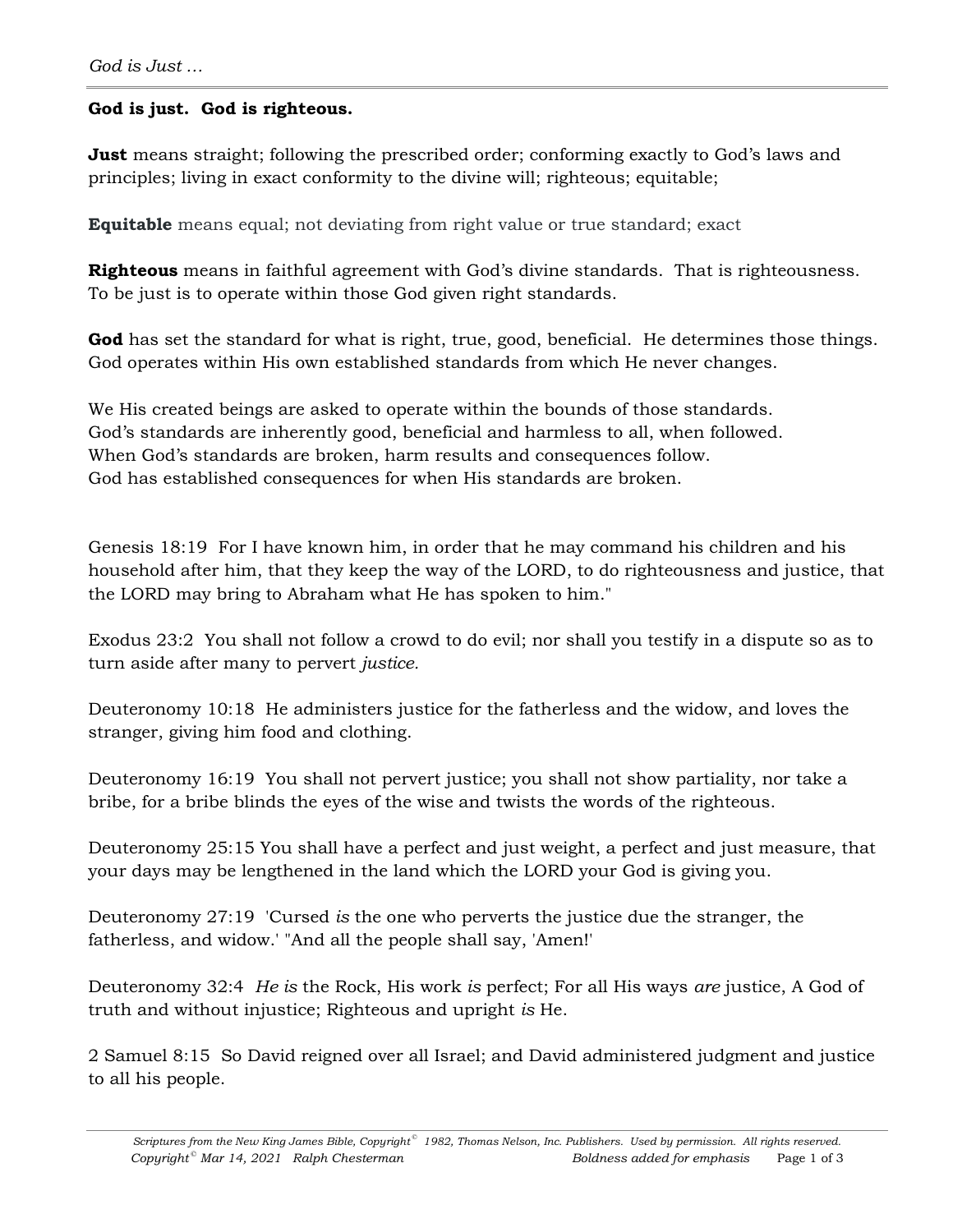1 Kings 3:28 And all Israel heard of the judgment which the king had rendered; and they feared the king, for they saw that the wisdom of God *was* in him to administer justice.

1 Kings 10:9 Blessed be the LORD your God, who delighted in you, setting you on the throne of Israel! Because the LORD has loved Israel forever, therefore He made you king, to do justice and righteousness."

Psalm 7:11 God *is* a just judge, And God is angry *with the wicked* every day.

Psalm 10:18 To do justice to the fatherless and the oppressed, That the man of the earth may oppress no more.

Psalm 25:9 The humble He guides in justice, And the humble He teaches His way.

Psalm 33:5 He loves righteousness and justice; The earth is full of the goodness of the LORD.

Psalm 37:28 For the LORD loves justice, And does not forsake His saints; They are preserved forever, But the descendants of the wicked shall be cut off.

Psalm 89:14 Righteousness and justice *are* the foundation of Your throne; Mercy and truth go before Your face.

Psalm 103:6 The LORD executes righteousness And justice for all who are oppressed.

Psalm 106:3 Blessed *are* those who keep justice, *And* he who does righteousness at all times!

Psalm 111:7 The works of His hands *are* verity and justice; All His precepts *are* sure.

Psalm 119:149 Hear my voice according to Your lovingkindness; O LORD, revive me according to Your justice.

Proverbs 21:3 To do righteousness and justice *Is* more acceptable to the LORD than sacrifice.

Proverbs 21:7 The violence of the wicked will destroy them, Because they refuse to do justice.

Isaiah 1:17 Learn to do good; Seek justice, Rebuke the oppressor; Defend the fatherless, Plead for the widow.

Isaiah 9:7 Of the increase of *His* government and peace *There will be* no end, Upon the throne of David and over His kingdom, To order it and establish it with judgment and justice From that time forward, even forever. The zeal of the Lord of hosts will perform this.

Isaiah 28:17 Also I will make justice the measuring line, And righteousness the plummet; The hail will sweep away the refuge of lies, And the waters will overflow the hiding place.